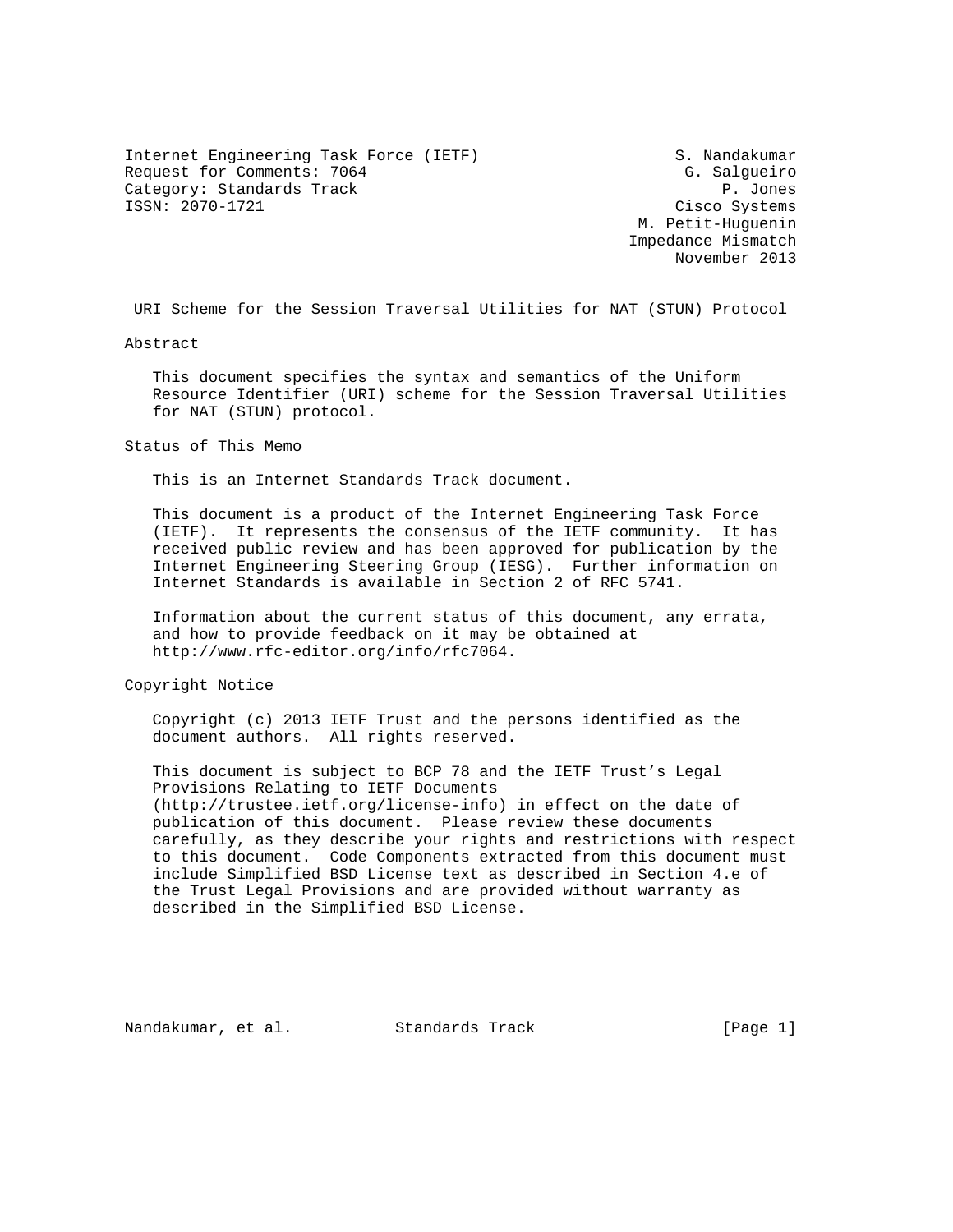Table of Contents

|                                               | 3 |
|-----------------------------------------------|---|
|                                               | 3 |
| Definition of the "stun" or "stuns" URI<br>3. | 3 |
|                                               | 3 |
|                                               | 4 |
|                                               | 4 |
| 5                                             | 5 |
| 5.1. "stun" URI Registration                  | 5 |
| 5.2. "stuns" URI Registration                 | 6 |
| რ.                                            | 6 |
|                                               | 7 |
| Normative References<br>71                    | 7 |
| 7.2. Informative References                   | 7 |
|                                               | 8 |
|                                               | 8 |
|                                               |   |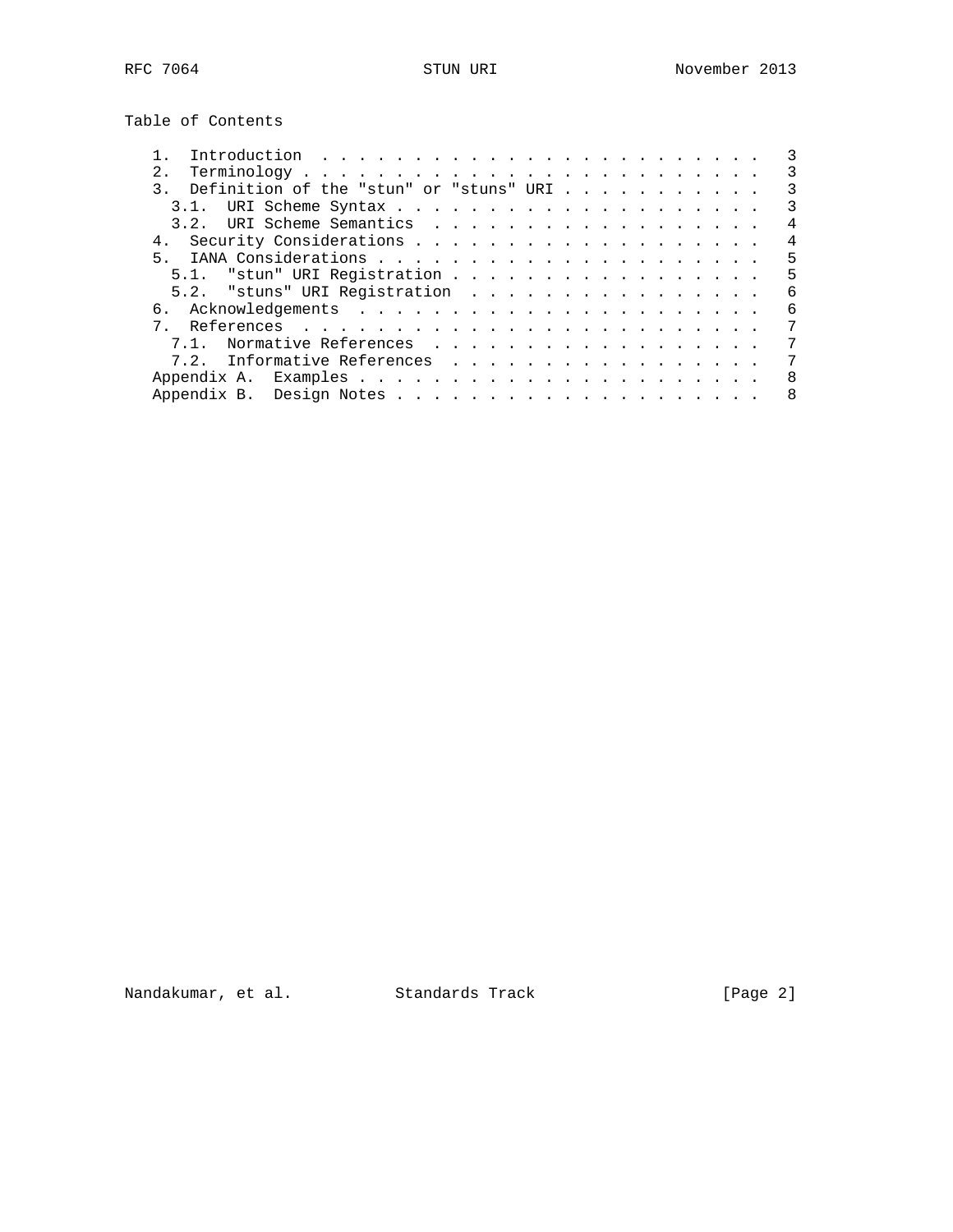## 1. Introduction

 This document specifies the syntax and semantics of the Uniform Resource Identifier (URI) scheme for the Session Traversal Utilities for NAT (STUN) protocol.

 STUN is a protocol that serves as a tool for other protocols in dealing with Network Address Translator (NAT) traversal. It can be used by an endpoint to determine the IP address and port allocated to it by a NAT, to perform connectivity checks between two endpoints, and as a keepalive protocol to maintain NAT bindings. RFC 5389 [RFC5389] defines the specifics of the STUN protocol.

 The "stun" and "stuns" URI schemes are used to designate a stand alone STUN server or any Internet host performing the operations of a STUN server in the context of STUN usages (Section 14 of RFC 5389 [RFC5389]). With the advent of standards such as WebRTC [WEBRTC], we anticipate a plethora of endpoints and web applications to be able to identify and communicate with such a STUN server to carry out the STUN protocol. This implies that endpoints and/or applications must be provisioned with the appropriate configuration to identify the STUN server. Having an inconsistent syntax adds ambiguity and can result in non-interoperable solutions and implementation limitations. The "stun" and "stuns" URI schemes help alleviate most of these issues by providing a consistent way to describe, configure, and exchange the information identifying a STUN server.

2. Terminology

 The key words "MUST", "MUST NOT", "REQUIRED", "MAY", and "OPTIONAL" in this document are to be interpreted as described in [RFC2119] when they appear in ALL CAPS. When these words are not in ALL CAPS (such as "should" or "Should"), they have their usual English meanings and are not to be interpreted as RFC 2119 key words.

- 3. Definition of the "stun" or "stuns" URI
- 3.1. URI Scheme Syntax

 "stun" and "stuns" URIs have the following formal ABNF syntax [RFC5234]:

stunURI = scheme ":" host [ ":" port ]  $scheme$  = "stun" / "stuns"

 <host> and <port> are specified in [RFC3986]. While these two ABNF productions are defined in [RFC3986] as components of the generic hierarchical URI, this does not imply that the "stun" and "stuns" URI

Nandakumar, et al. Standards Track (Page 3)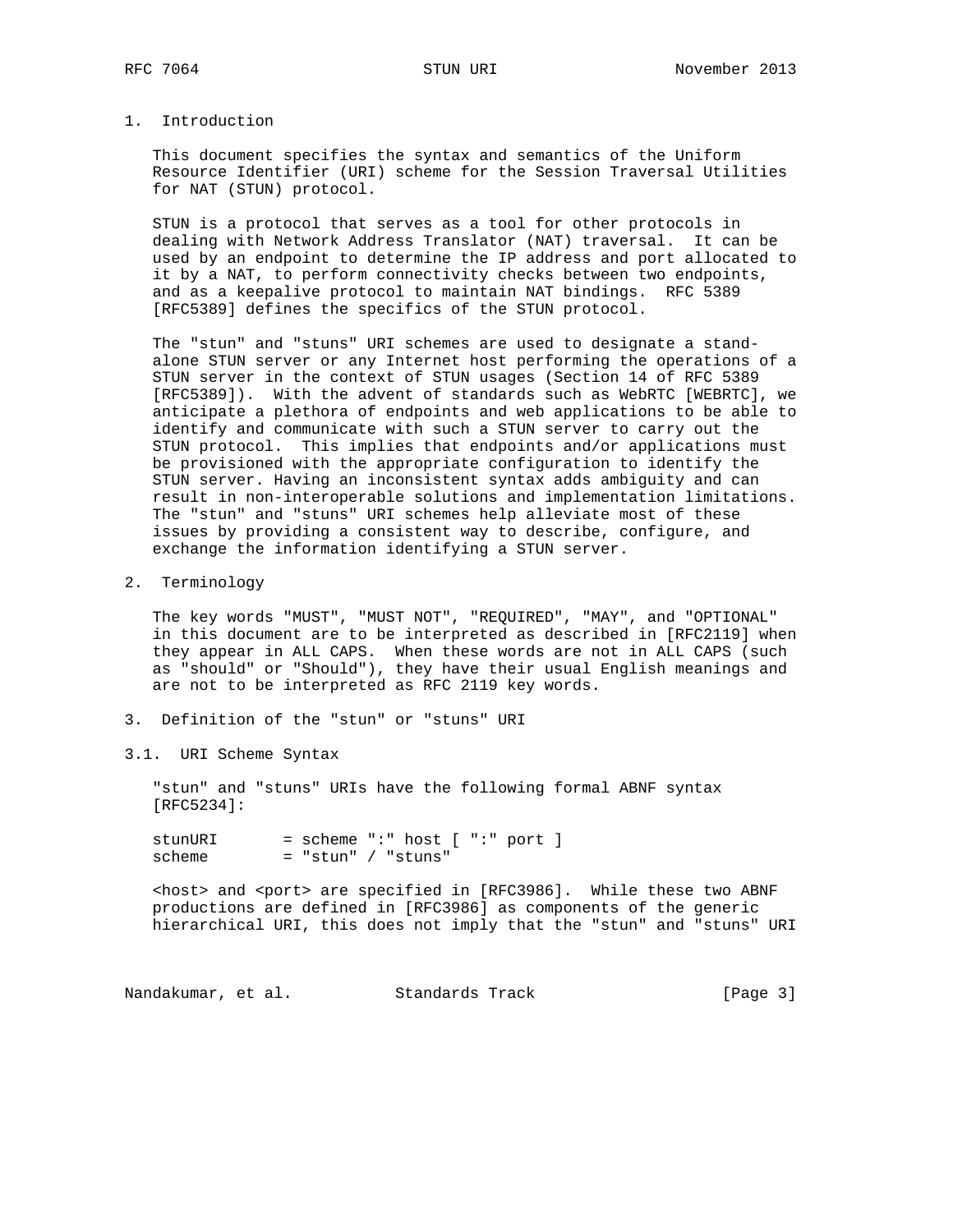schemes are hierarchical URIs. Developers MUST NOT use a generic hierarchical URI parser to parse a "stun" or "stuns" URI.

## 3.2. URI Scheme Semantics

 The "stun" and "stuns" URI schemes are used to designate a stand alone STUN server or any Internet host performing the operations of a STUN server in the context of STUN usages (Section 14 of RFC 5389 [RFC5389]). The STUN protocol supports sending messages over UDP, TCP, or TLS-over-TCP. The "stuns" URI scheme MUST be used when STUN is run over TLS-over-TCP (or in the future DTLS-over-UDP), and the "stun" scheme MUST be used otherwise.

The required <host> part of the "stun" URI denotes the STUN server host.

 For the optional DNS discovery procedure mentioned in Section 9 of RFC 5389, the "stun" URI scheme implies UDP as the transport protocol for SRV lookup, and the "stuns" URI scheme indicates TCP as the transport protocol.

As specified in [RFC5389], the <port> part, if present, denotes the port on which the STUN server is awaiting connection requests. If it is absent, the default port is 3478 for both UDP and TCP. The default port for STUN over TLS is 5349 as per Section 9 of [RFC5389].

4. Security Considerations

 The "stun" and "stuns" URI schemes do not introduce any specific security issues beyond the security considerations discussed in [RFC3986]. These URI schemes are intended for use in specific environments that involve NAT traversal. Users of the scheme need to carefully consider the security properties of the context in which they are using them.

 Although a "stun" or "stuns" URI does not itself include the username or password that will be used to authenticate the STUN client, in certain environments, such as WebRTC, the username and password will almost certainly be provisioned remotely by an external agent at the same time as a "stuns" URI is sent to that client. Thus, in such situations, if the username and password were received in the clear, there would be little or no benefit to using a "stuns" URI. For this reason, a STUN client MUST ensure that the username, password, "stuns" URI, and any other security-relevant parameters are received with equivalent security before using the "stuns" URI. Receiving those parameters over another TLS session can provide the appropriate level of security if both TLS sessions are similarly parameterized, e.g., with commensurate strength ciphersuites.

Nandakumar, et al. Standards Track [Page 4]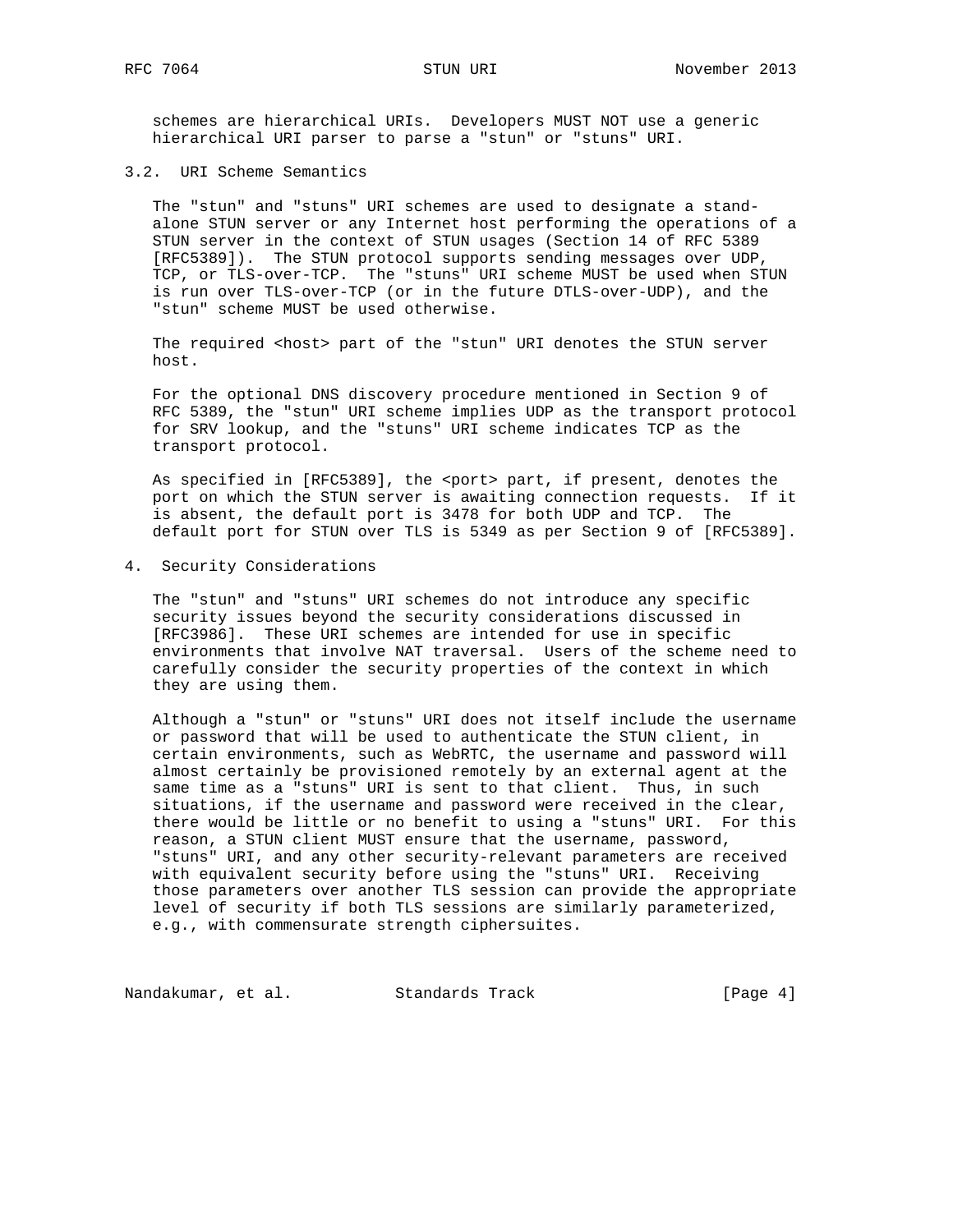5. IANA Considerations

 This section contains the registration information for the "stun" and "stuns" URI schemes (in accordance with [RFC4395]). Note that these URI schemes are intended for use in very specific NAT traversal environments and should not be used otherwise on the open Web or Internet.

5.1. "stun" URI Registration

URI scheme name: stun

Status: permanent

URI scheme syntax: See Section 3.1

URI scheme semantics: See Section 3.2

 Encoding considerations: There are no encoding considerations beyond those in [RFC3986].

Applications/protocols that use this URI scheme name:

 The "stun" URI scheme is intended to be used by applications with a need to identify a STUN server to be used for NAT traversal.

Interoperability considerations: N/A

Security considerations: See Section 4

Contact: Suhas Nandakumar <snandaku@cisco.com>

Author/Change controller: The IESG

References: RFC 7064

Nandakumar, et al. Standards Track [Page 5]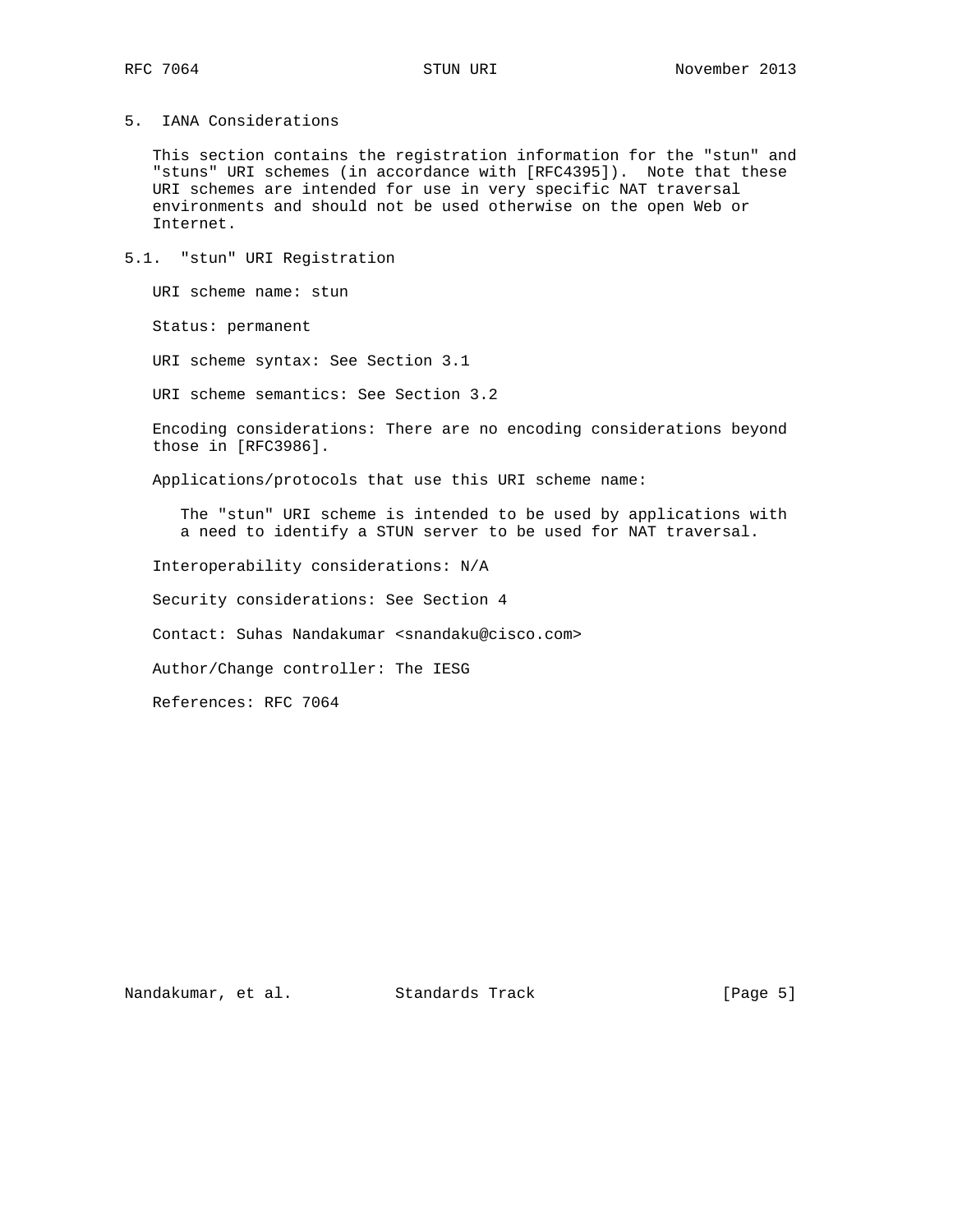5.2. "stuns" URI Registration

URI scheme name: stuns

Status: permanent

URI scheme syntax: See Section 3.1

URI scheme semantics: See Section 3.2

 Encoding considerations: There are no encoding considerations beyond those in [RFC3986].

Applications/protocols that use this URI scheme name:

 The "stuns" URI scheme is intended to be used by applications with a need to identify a STUN server to be used for NAT traversal over a secure connection.

Interoperability considerations: N/A

Security considerations: See Section 4

Contact: Suhas Nandakumar <snandaku@cisco.com>

Author/Change controller: The IESG

References: RFC 7064

6. Acknowledgements

 The authors would like to extend a very special thanks to Cullen Jennings for bringing to our attention to WebRTC's need for this document, as well as his detailed review and thoughtful comments on this document.

 This document has benefited from extensive discussion and review of many of the members of the RTCWEB and BEHAVE working groups. The authors would also like to acknowledge Ted Hardie, Bjoern Hoehrmann, Russ Housley, Subramanian Moonesamy, Hadriel Kaplan, Graham Klyne, Peter Saint-Andre, Ted Lemon, Barry Leiba, Pete Resnick, Spencer Dawkins, Stephen Farrell, and Harald Alvestrand for their invaluable input, reviews, feedback comments, and suggestions that helped to improve this document.

 The authors would also like to express their gratitude to Dan Wing for his assistance in shepherding this document. We also want to thank Gonzalo Camarillo, the Real-time Applications and

Nandakumar, et al. Standards Track [Page 6]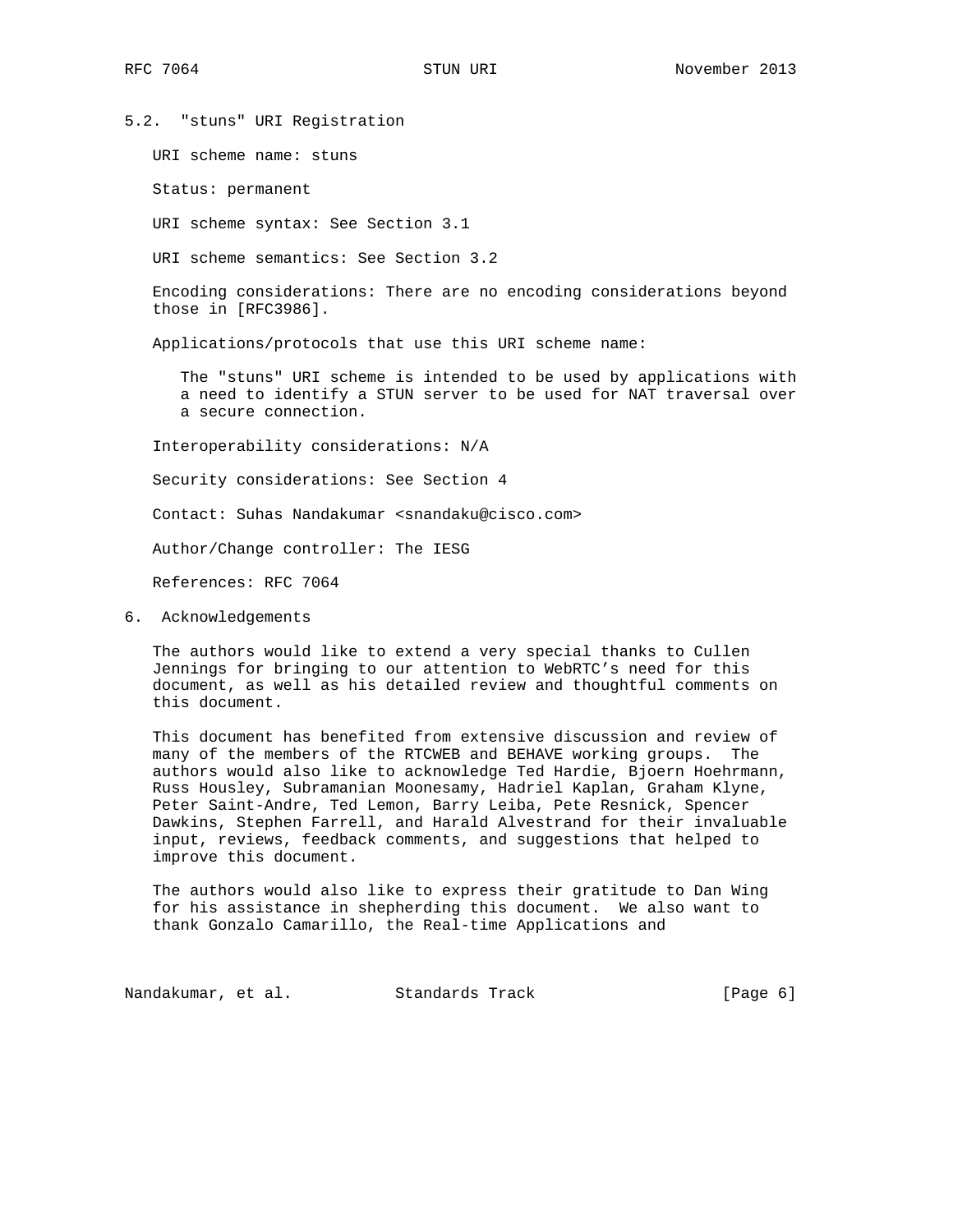Infrastructure Area Director, for sponsoring this document as well as his careful reviews.

- 7. References
- 7.1. Normative References
	- [RFC2119] Bradner, S., "Key words for use in RFCs to Indicate Requirement Levels", BCP 14, RFC 2119, March 1997.
	- [RFC3986] Berners-Lee, T., Fielding, R., and L. Masinter, "Uniform Resource Identifier (URI): Generic Syntax", STD 66, RFC 3986, January 2005.
	- [RFC5234] Crocker, D. and P. Overell, "Augmented BNF for Syntax Specifications: ABNF", STD 68, RFC 5234, January 2008.
- 7.2. Informative References
	- [RFC2629] Rose, M., "Writing I-Ds and RFCs using XML", RFC 2629, June 1999.
	- [RFC4395] Hansen, T., Hardie, T., and L. Masinter, "Guidelines and Registration Procedures for New URI Schemes", BCP 35, RFC 4395, February 2006.
	- [RFC5389] Rosenberg, J., Mahy, R., Matthews, P., and D. Wing, "Session Traversal Utilities for NAT (STUN)", RFC 5389, October 2008.
	- [WEBRTC] Bergkvist, A., Burnett, D., Jennings, C., and A. Narayanan, "WebRTC 1.0: Real-time Communication Between Browsers", World Wide Web Consortium WD WD webrtc-20120821, August 2012, <http://www.w3.org/TR/2012/WD-webrtc-20120821>.

Nandakumar, et al. Standards Track [Page 7]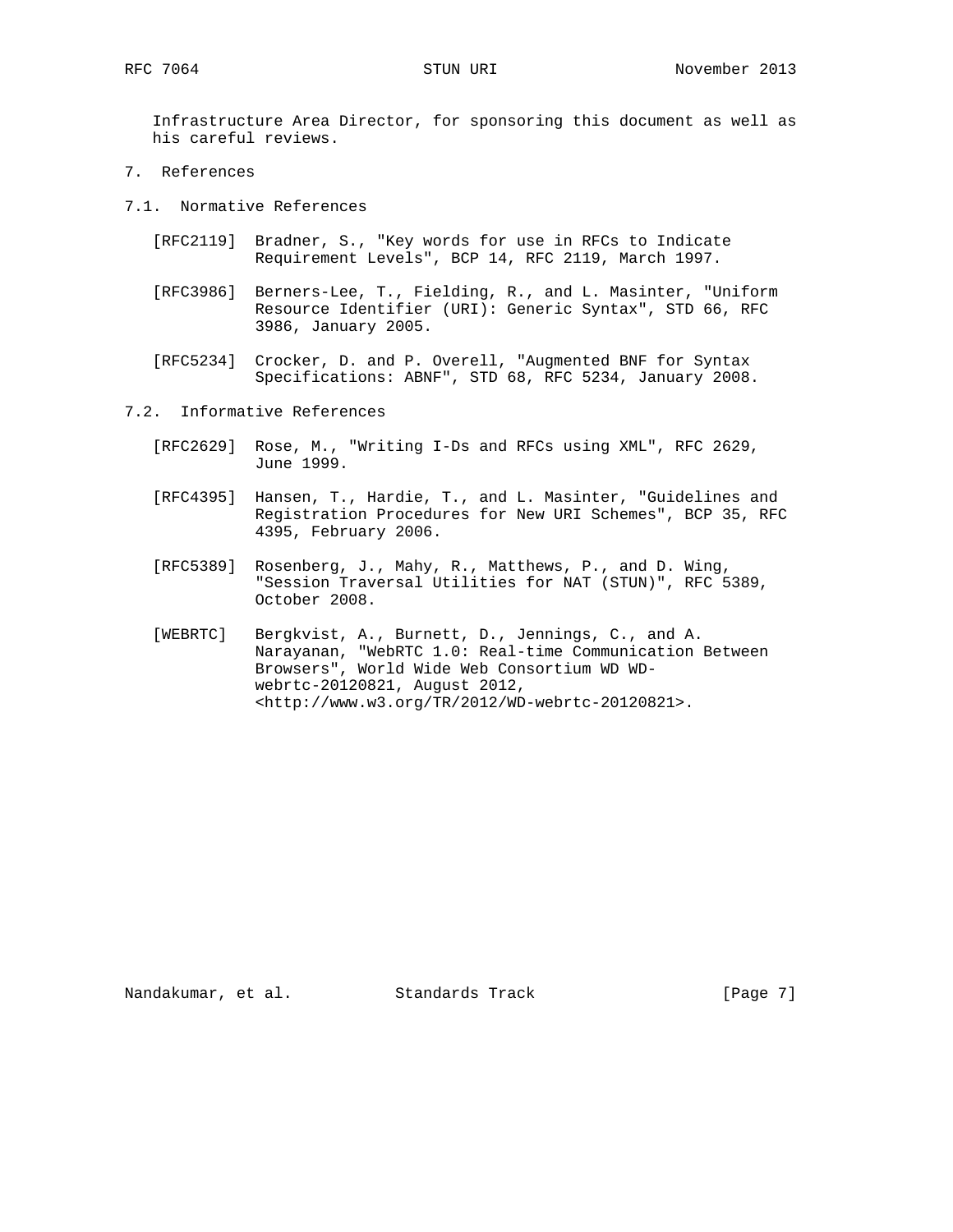Appendix A. Examples

 Table 1 shows examples for the "stun" and "stuns" URI schemes. For all these examples, the <host> component is populated with "example.org".



Table 1

Appendix B. Design Notes

- o One recurring comment was to stop using the suffix "s" on the URI scheme and to move the secure option to a parameter (e.g., ";proto=tls"). We decided against this idea because the need for ";proto=" for the STUN URI cannot be sufficiently explained, and supporting it would render an incomplete specification. This would also result in lost symmetry between the TURN and STUN URIs.
- o Following the advice of Section 2.2 of [RFC4395], and because the STUN URI does not describe a hierarchical structure, the STUN URIs are opaque.

Nandakumar, et al. Standards Track [Page 8]